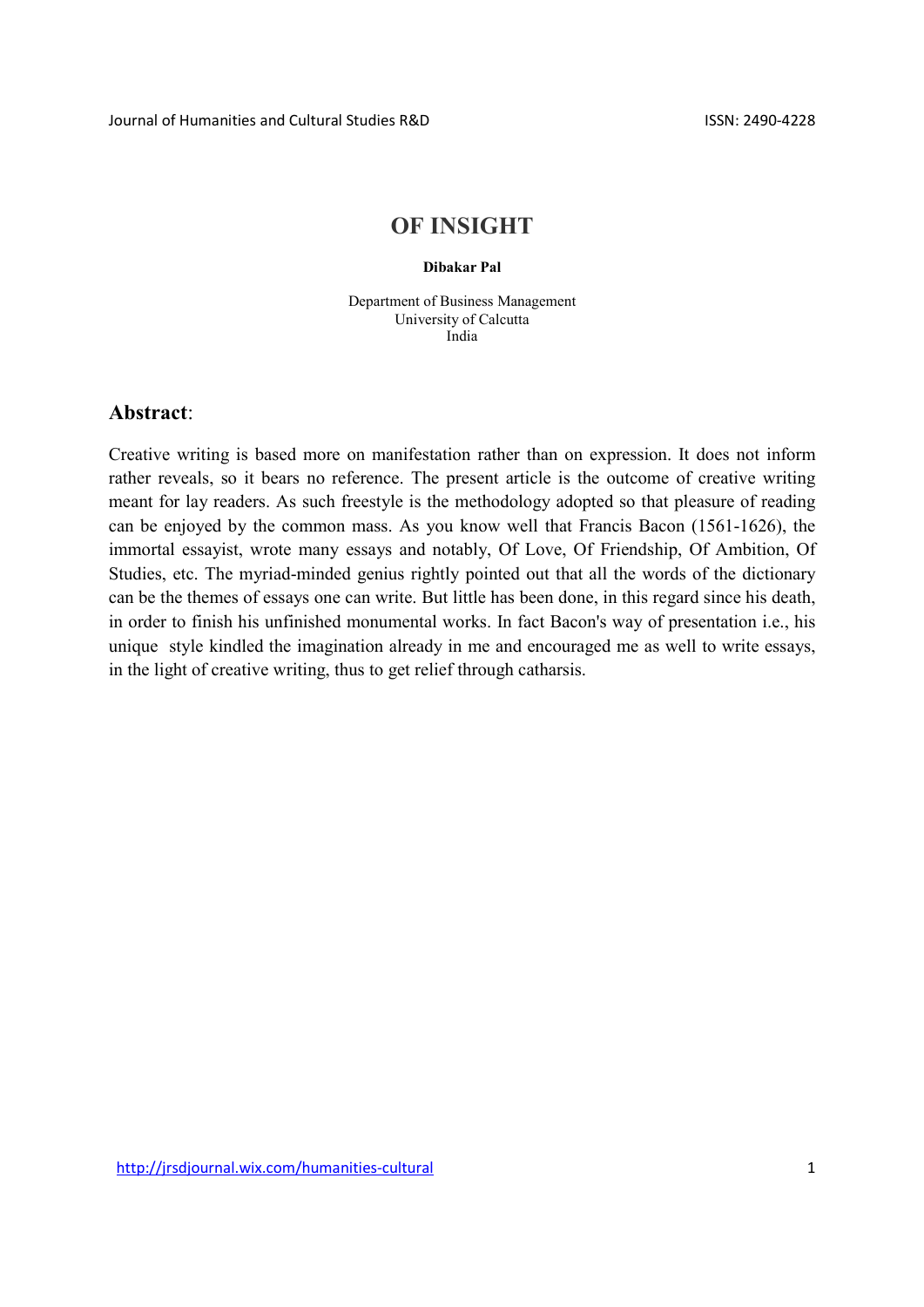Insight is the ability to see into the true nature of something. It means a deep understanding of the inner nature of some specific thing. It is to realize clearly the absolute nature of things, especially by intuition. It implies democratically imaginative access to thinking. It is the power of mental penetration into character, circumstances, etc. It crowns a person with far-sight. Such a person is a gifted one. Either he inherits it or gets it through many endeavors or both simultaneously. A person having insight is very rare. He creates a difference with others. Also, he can claim appreciation for the same. He can easily be isolated for his rare individual style of critical analysis of anything or thinking as well. All cannot be the owner of such rare power. Very few fortunate persons acquire it. Further, thinking is akin to physical pain. Very few persons can bear it. This answers why we see very few persons having insight around us. Insight is the reward or outcome of practical knowledge. A person acquires it through knowledge. He is a not a common but complete man. It is alias and akin to wisdom. He is exclusive in nature. Insight learning is direct learning without process of trial and error. He is not a quack, rather a master having mastermind. Thus it manifests perfection of the concerned character. Also, insight means household goods, furniture, etc.A coward or a guilty mind is reluctant to grasp the hidden truth. They are afraid of the truth.They live with lie die with a lie. They like not to know the fact. They are happy with superficial knowledge. Sometimes they exist with half or partial truth. Therefore to them, insight implies apprehension lest they know the truth. They like not to be enlightened. They refuse to illuminate their darkness of ignorance. They appreciate the doctrine ignorance is a blessing. A little learning is a dangerous thing. This type of half genius is dangerously more than a non-genius. A psychologist opines it as awareness of one's own mental attitudes and behavior. A man having insight is not a common man. His behavior is quite uncommon. He is quite indifferent to the mundane existence. As such he behaves differently. For he seldom cares for the profit and loss account of life as a whole. So as per psychiatry it is the recognition of one's own mental disorder.

Insight implies clarity of thought. A person gains it through experience. Its appearance may be sudden but it cannot be achieved overnight. It is the outcome of sincere and long meditation. It stands on a solid base. A wise person possesses this quality seldom a fool. Insight laurels the learned with uniqueness. All does not have insight. Only a blessed soul is enriched with this immortal light. Some communities are noted for having insight; some others do lack of having it. It is the most valuable weapon of an ambitious person to defeat the opponent and thereby win the battle in every sphere of life in general.Intelligence is mundane but insight is divine in nature. An intelligent person is recognized through his sagacious-looking. But insight is manifested through its silence, polite and deep eyes having inner significance. Intelligence offers instant gain, insight paves for multiple returns in future. Intelligent people is just like restless spring that comes out of a hill and insight whispers the river to surrender to the sea, its inevitable destiny as predestined by eternity. Where intelligence ends insight begins. So intelligent people may be restless but